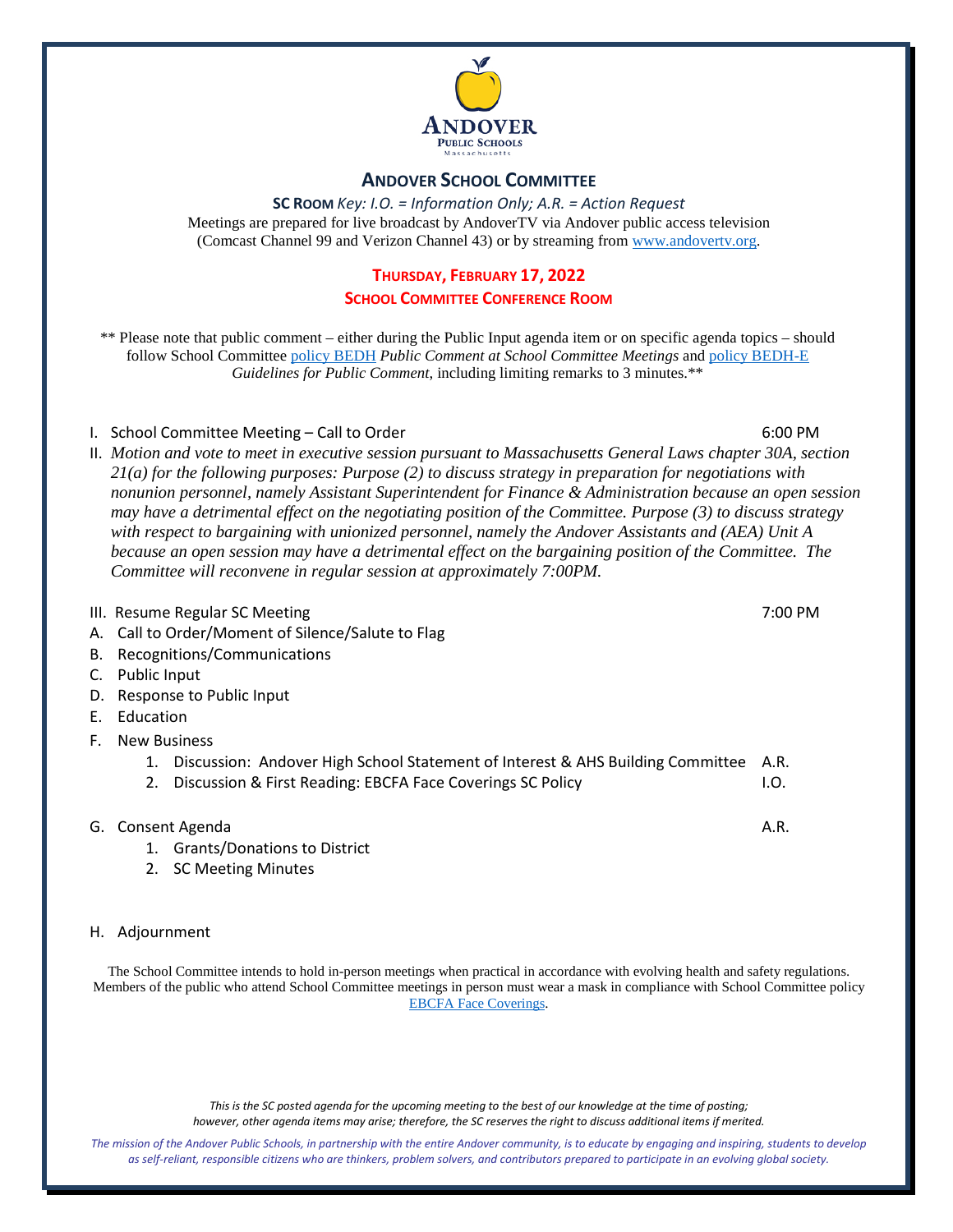# **FILE: EBCFA**

# **FACE COVERINGS**

The Andover Public Schools District is committed to providing a safe and operational environment as schools continue to operate during the COVID-19 pandemic. According to public health experts, one of the best ways to stop the spread of coronavirus and to keep members of our school community safe is the use of face masks. Therefore, the following requirements are in place when the District determines masking will be required inside Andover Public School buildings during the school day and at all school sponsored events.

All individuals inside school buildings and on school transportation, even when social distancing is observed, must wear a face mask that:

- covers the nose and mouth;
- fits securely and comfortably against the side of the face;
- is secured with ties or ear loops;
- allows for breathing without restriction;
- does NOT have an exhalation valve or vent;
- can be laundered and machine dried without damage or change of shape if a multi-use mask;
- is a fresh surgical mask if single use.

Students and staff are not required to wear face masks **outdoors** even if defined social distance is not observed. This applies to:

- recess:
- physical education classes;
- athletics as defined by the MA EEA and adopted by the MIAA;
- learning environments; and
- eating and drinking.

Individuals may be excused from the mask requirement if they:

- have trouble breathing;
- are unconscious;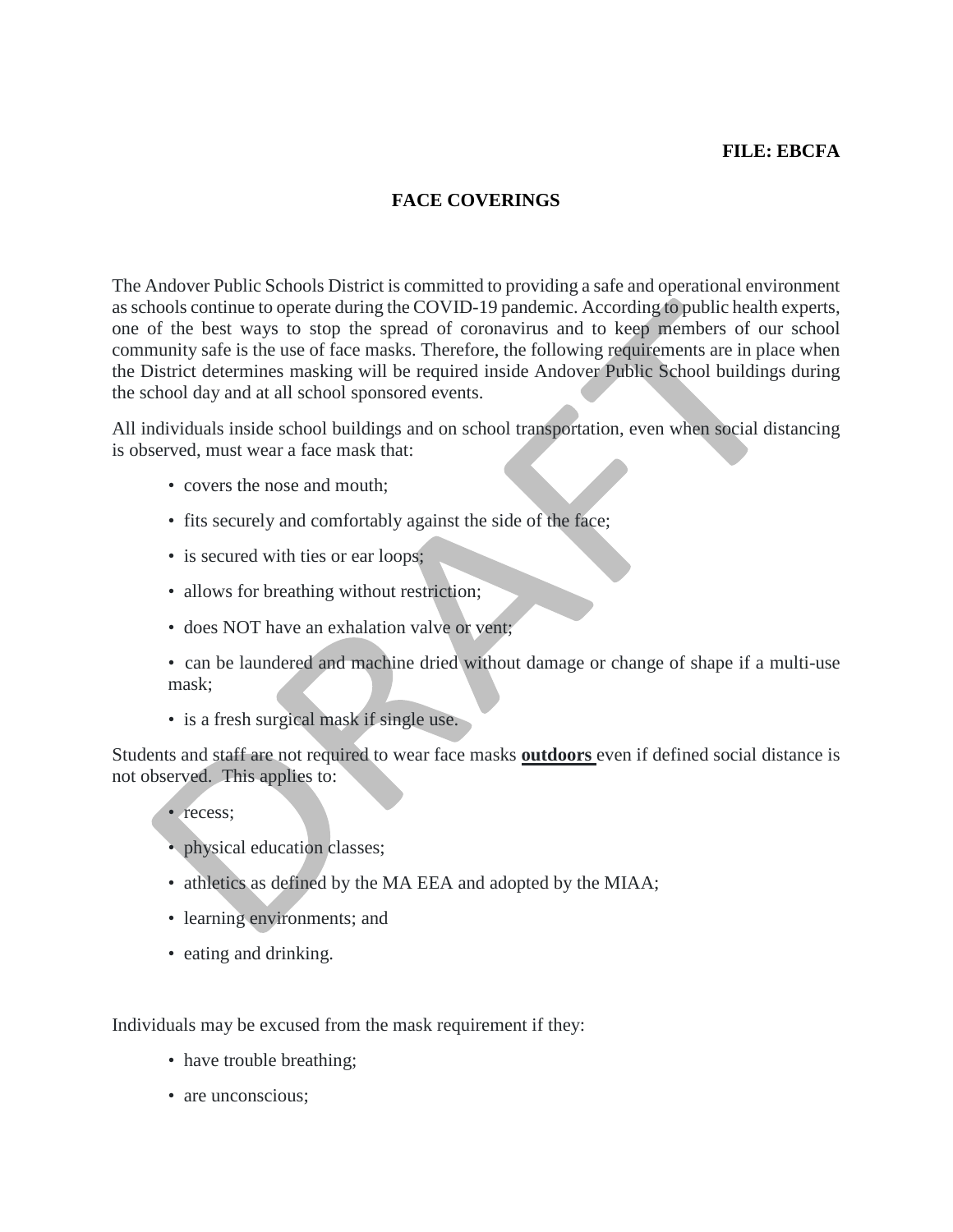- are incapacitated;
- cannot remove a face mask without assistance.

Accommodations will be made for individuals for whom face masks are not possible due to medical conditions, disability impact, a significant impediment to communication, or other health or safety factors, which for students may include behavioral challenges. Medical documentation acceptable to APS is required for a requested accommodation. Any accommodations must be approved by the building principal in consultation with the school nurse or local Board of Health. Face shields or physical barriers may provide an alternative in some instances. Parents may not excuse their child from the face mask requirement by signing a waiver.

Face masks will be required **indoors** except:

- during approved mask breaks of less than 15 minutes;
- while eating or drinking during designated snack and lunch; and
- while alone in an office or classroom.

A student's face mask or face covering is to be provided by the student's family. Staff members are responsible for providing their own face mask or face covering. However, the district will supply a disposable face mask for individuals who arrive at a building, or want to board school transportation, without one.

If students are in violation of this policy, the building principal or designee will consult with the parent/guardians to determine whether an accommodation is appropriate, or the student may be removed from the school building until such time as they can comply with the requirement.

Violations of this policy by staff will be handled in the same manner as other violations of all School Committee policy.

Visitors in violation of this policy will be denied entry to the school/district facility.

The School Committee delegates **[TS1]**the authority to the Superintendent in consultation with the School Committee Chair, Director of Nursing, and Andover Director of Public Health to invoke this policy or rescind it as deemed operationally necessary and/or in accordance with guidance from the Center for Disease Control (CDC), the American Academy of Pediatrics (AAP), the Massachusetts Department of Elementary and Secondary Education (DESE), and state and local departments of public health.

The following requirements apply when masking is **not** required for all students and staff within Andover Public School buildings.

- **Students and staff who test positive for Covid-19 must follow the current State of Massachusetts Isolation and Quarantine Guidelines.**
- **Masks are required in all school nursing offices.**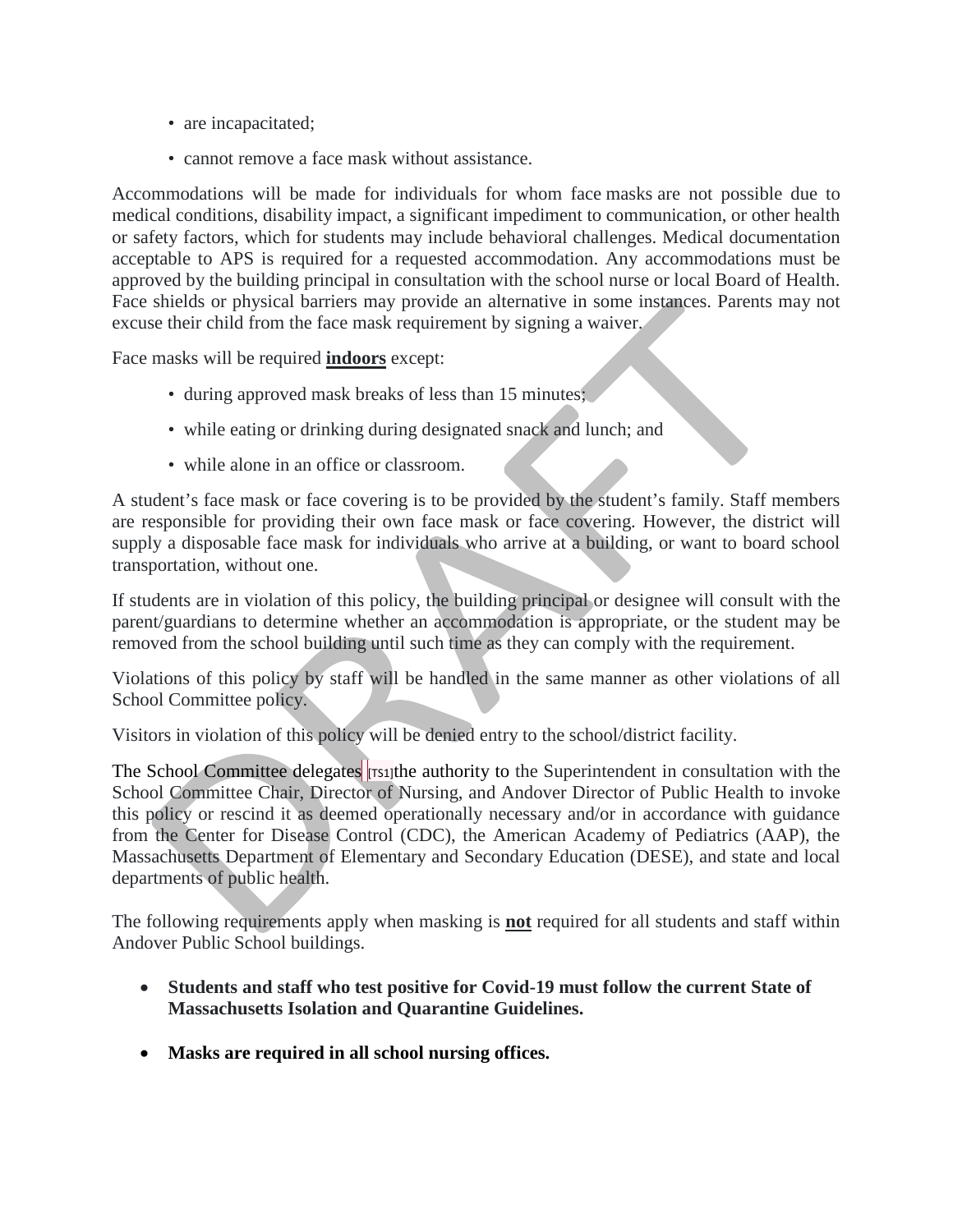- **By federal public health order, all students and staff are required to wear a mask while riding on school buses.**
- It is strongly advised that students and staff who are not fully vaccinated or are immunocompromised continue to wear a mask when inside an APS building or while attending a school sponsored event. [TC2]
- When deemed necessary based on data, and in consultation with the School Committee Chair, Director of Nursing, and Andover Director of Public Health, the Superintendent may invoke a masking requirement under this policy for an individual school.

## **Students and staff shall retain the option to wear a mask whenever and wherever desired at times when masking is not mandated by the school district.**

The School Committee believes that all students deserve every opportunity to achieve academic success in a safe, secure learning environment. Good citizenship in schools is based on respect and consideration for the rights and choices of others. Students are expected to conduct themselves in a way that respects those rights and choices.

Further, NO student shall be subjected to harassment, intimidation, bullying, or cyber-bullying for their personal choice to wear or not wear a mask during times when masks are not required by the District.

Any student engaging in conduct demonstrating disrespect for another student's choice with respect to masking, including harassment, intimidation, bullying, or cyber-bullying, will be subject to discipline as defined in School Committee policies [JIC: Student Conduct](https://z2policy.ctspublish.com/masc/browse/andoverset/andover/JIC) and [JICFB: Bullying](https://z2policy.ctspublish.com/masc/browse/andoverset/andover/JICFB)  [Prevention.](https://z2policy.ctspublish.com/masc/browse/andoverset/andover/JICFB)

This policy will remain in place until rescinded by the School Committee.

CROSS REF: [EEAEC:](https://z2policy.ctspublish.com/masc/browse/andoverset/welcome/root) Student Conduct On School Busses

[GBEB:](https://z2policy.ctspublish.com/masc/browse/andoverset/welcome/root) Staff Conduct

**[JIC:](https://z2policy.ctspublish.com/masc/browse/andoverset/welcome/root)** Student Discipline

**JICFB**: Bullying Prevention

[KE:](https://z2policy.ctspublish.com/masc/browse/andoverset/welcome/root) Public Complaints

LEGAL REF:

REFS: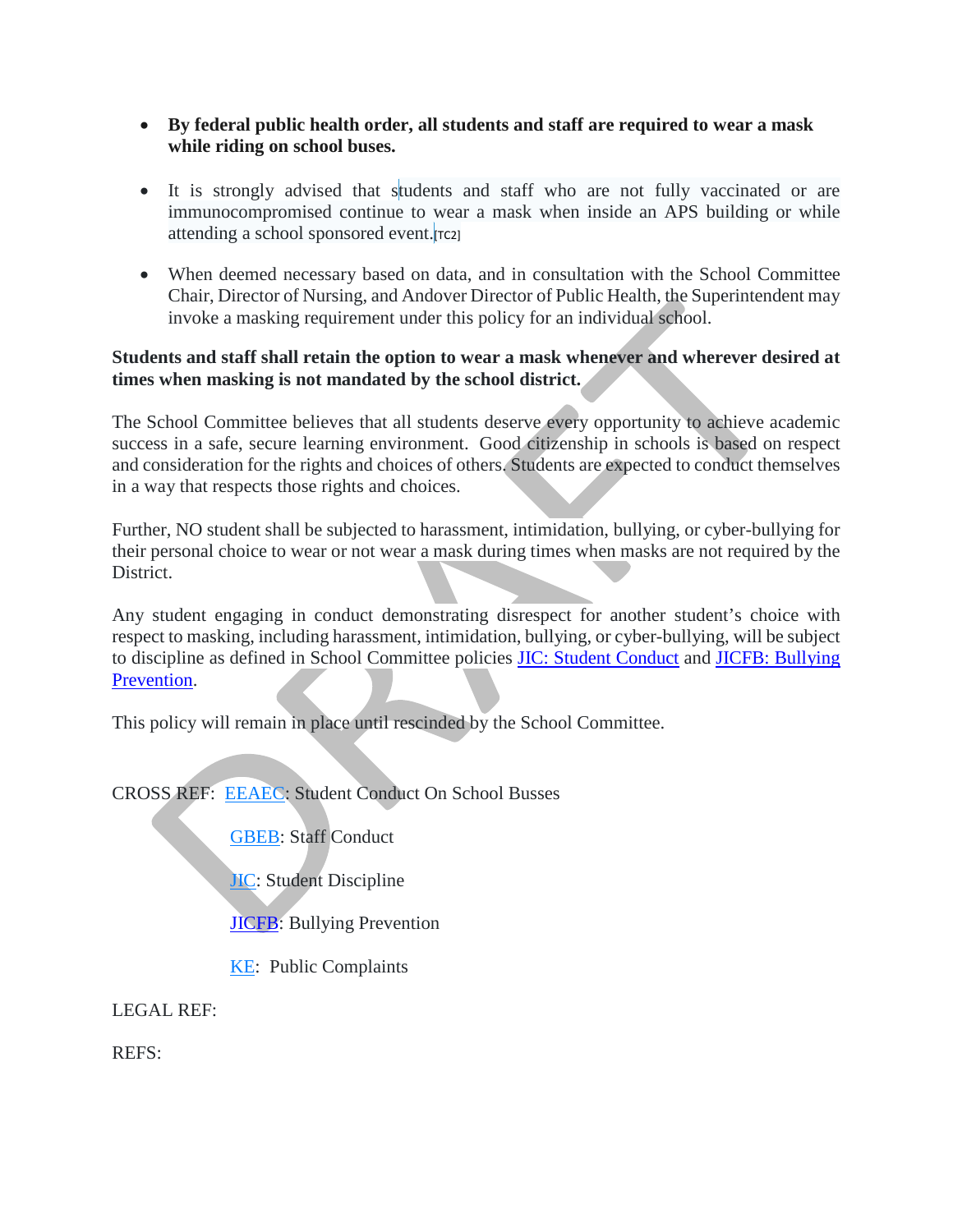### **Massachusetts Department of Public Health** – **[Mask Advisory](https://www.mass.gov/doc/updated-advisory-regarding-masks-and-face-coverings-july-30-2021-0/download)  [Updated December 21, 2021](https://www.mass.gov/doc/updated-advisory-regarding-masks-and-face-coverings-july-30-2021-0/download)**

[https://www.mass.gov/doc/updated-advisory-regarding-masks-and-face](https://www.mass.gov/doc/updated-advisory-regarding-masks-and-face-coverings-july-30-2021-0/download)[coverings-july-30-2021-0/download](https://www.mass.gov/doc/updated-advisory-regarding-masks-and-face-coverings-july-30-2021-0/download)

**Centers for Disease Control and Prevention – [Guidance for Covid-19](https://www.cdc.gov/coronavirus/2019-ncov/community/schools-childcare/k-12-guidance.html)  [Prevention in K-12 Schools Updated January 22, 2022](https://www.cdc.gov/coronavirus/2019-ncov/community/schools-childcare/k-12-guidance.html) -**

[https://www.cdc.gov/coronavirus/2019-ncov/community/schools](https://www.cdc.gov/coronavirus/2019-ncov/community/schools-childcare/k-12-guidance.html)[childcare/k-12-guidance.html](https://www.cdc.gov/coronavirus/2019-ncov/community/schools-childcare/k-12-guidance.html)

# **Centers for Disease Control and Prevention – [Guidance for Covid-19](https://www.cdc.gov/coronavirus/2019-ncov/travelers/face-masks-public-transportation.html)  [Prevention on Public Transportation](https://www.cdc.gov/coronavirus/2019-ncov/travelers/face-masks-public-transportation.html)**

[https://www.cdc.gov/coronavirus/2019-ncov/travelers/face-masks-public](https://www.cdc.gov/coronavirus/2019-ncov/travelers/face-masks-public-transportation.html)[transportation.html](https://www.cdc.gov/coronavirus/2019-ncov/travelers/face-masks-public-transportation.html)

**Massachusetts Department of Elementary and Secondary Education – [Press Release: Statewide School Mask Requirement Will Be Lifted](https://mailchi.mp/doe.mass.edu/press-releasestatewide-school-mask-requirement-will-be-lifted-february-28)  [February 28](https://mailchi.mp/doe.mass.edu/press-releasestatewide-school-mask-requirement-will-be-lifted-february-28)** [https://mailchi.mp/doe.mass.edu/press-releasestatewide-school-mask](https://mailchi.mp/doe.mass.edu/press-releasestatewide-school-mask-requirement-will-be-lifted-february-28)[requirement-will-be-lifted-february-28](https://mailchi.mp/doe.mass.edu/press-releasestatewide-school-mask-requirement-will-be-lifted-february-28)

# **American Academy of Pediatrics - Recommendations for Opening Schools in Fall 2021**

[https://services.aap.org/en/news-room/news-releases/aap/2021/american](https://services.aap.org/en/news-room/news-releases/aap/2021/american-academy-of-pediatrics-updates-recommendations-for-opening-schools-in-fall-2021/)[academy-of-pediatrics-updates-recommendations-for-opening-schools-in](https://services.aap.org/en/news-room/news-releases/aap/2021/american-academy-of-pediatrics-updates-recommendations-for-opening-schools-in-fall-2021/)[fall-2021/](https://services.aap.org/en/news-room/news-releases/aap/2021/american-academy-of-pediatrics-updates-recommendations-for-opening-schools-in-fall-2021/)

**American Academy of Pediatrics - [Guidance for Safe Schools and](https://www.aap.org/en/pages/2019-novel-coronavirus-covid-19-infections/clinical-guidance/covid-19-planning-considerations-return-to-in-person-education-in-schools/)  [Promotion of In-Person Learning](https://www.aap.org/en/pages/2019-novel-coronavirus-covid-19-infections/clinical-guidance/covid-19-planning-considerations-return-to-in-person-education-in-schools/) Updated January 14, 2022**[TS3]

https://www.aap.org/en/pages/2019-novel-coronavirus-covid-19 infections/clinical-guidance/covid-19-planning-considerations-return-toin-person-education-in-schools/

SOURCE: ANDOVER - September 2, 2020 (adopted from MASC August 2020 template) Updated 10/1/20; 5/20/21; REVISED 08/16/21; REVISED February \_\_\_, 2022.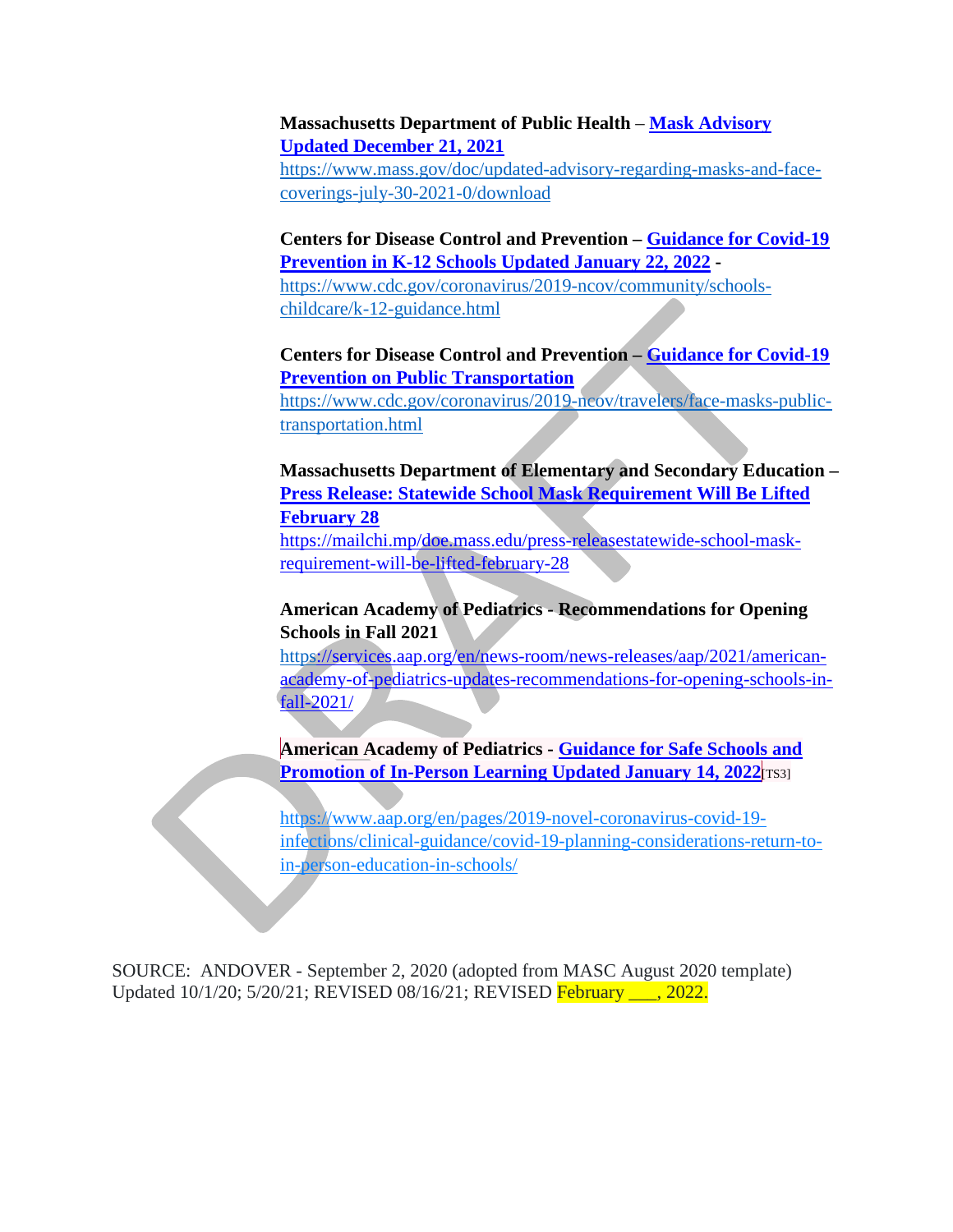## **FILE: EBCFA**

## **FACE COVERINGS**

The Andover Public Schools District is committed to providing a safe and operational environment as schools continue to operate during the COVID-19 pandemic. According to public health experts, one of the best ways to stop the spread of coronavirus and to keep members of our school community safe is the use of face masks. Therefore, in accordance with guidance from the Center for Disease Control (CDC) ,the), the American Academy of Pediatrics (AAP), the Massachusetts Department of Elementary and Secondary Education (DESE), and recommendations from state and local departments of health, the following requirements are in place when it is the District determinesd locally that masking will be required within the inside Andover Public School buildings during the school day and at all school sponsored events. until further notice.

All individuals inside school buildings and on school transportation, even when social distancing is observed, must wear aA face mask that, per DPH guidance:

- covers the nose and mouth;
- fits securely and comfortably against the side of the face;
- is secured with ties or ear loops;
- allows for breathing without restriction;
- does NOT have an exhalation valve or vent;

• can be laundered and machine dried without damage or change of shape if a multi-use mask;

• is a fresh surgical mask if single use.

must be worn by all individuals inside school buildings and on school transportation, even when social distancing is observed.

Students and staff are not required to wear face masks **outdoors** -even if defined social distance is not observed. This applies to:

- recess:
- physical education classes;
- athletics as defined by the MA EEA and adopted by the MIAA;
- learning environments; and
- eating and drinking.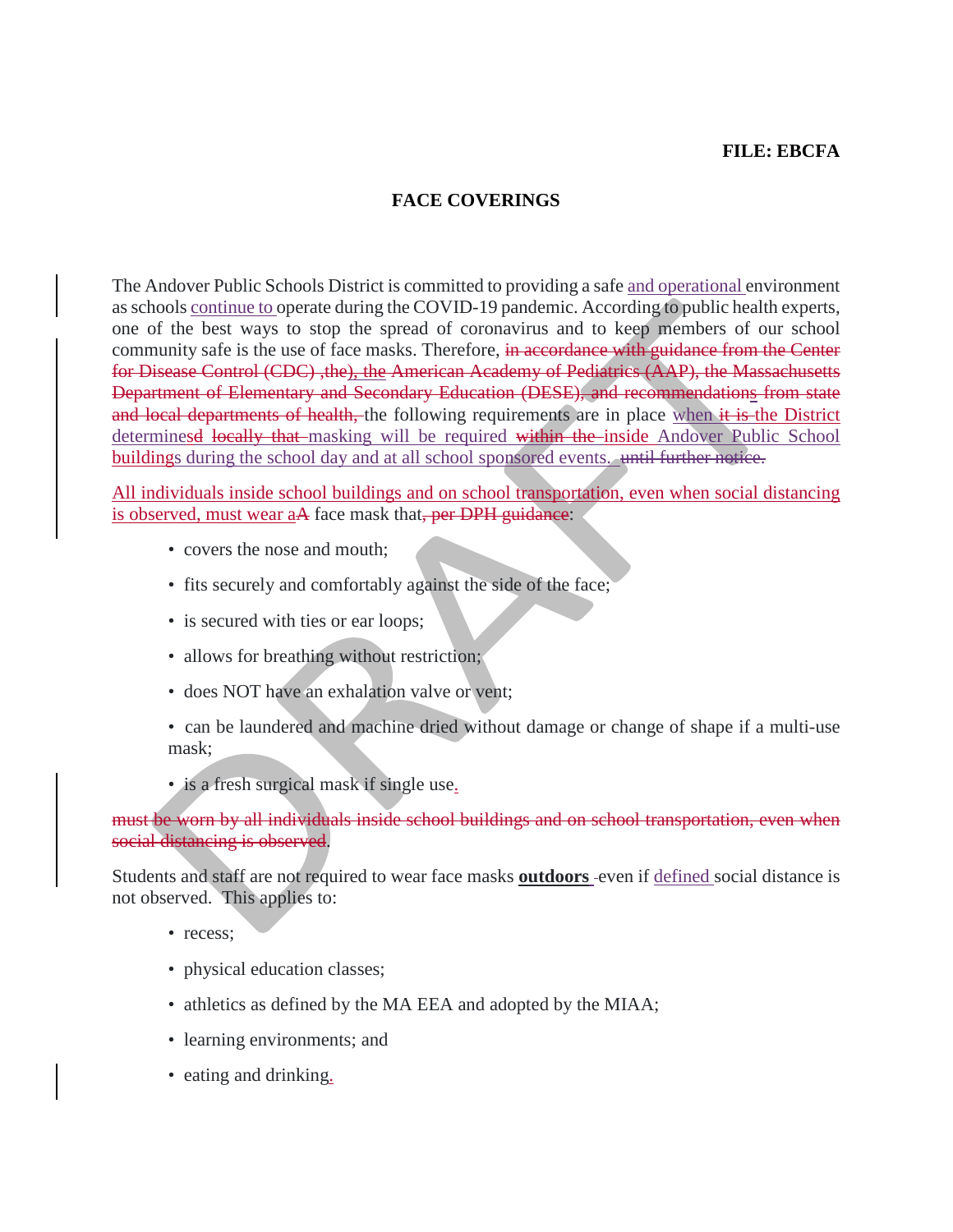## **Students and staff retain the option to wear a mask outdoors if desired.**

Individuals may be excused from the mask requirement for the following list of reasons, per CDC guidance:

The individualif they:

- have trouble breathing;
- isare unconscious;
- isare incapacitated;
- cannot remove a face mask without assistance.

Accommodations will be made for individuals for whom face masks are not possible due to medical conditions, disability impact, a significant impediment to communication, or other health or safety factors, which for students may include behavioral challenges. Medical documentation acceptable to APS is required for a requested accommodation. Any accommodations must be approved by the building principal in consultation with the school nurse or local Board of Health. Face shields or physical barriers may provide an alternative in some instances. Parents may not excuse their child from the face mask requirement by signing a waiver.

Face masks will be required **indoors** except:

- during approved mask breaks of less than 15 minutes;
- while eating or drinking during designated snack and lunch; and
- while alone in an office or classroom.; and

A student's face mask or face covering is to be provided by the student's family. Staff members are responsible for providing their own face mask or face covering. However, the district will supply a disposable face mask for individuals who arrive at a building, or want to board school transportation, without one.

If students are in violation of this policy, the building principal or designee will consult with the parent/guardians to determine whether an accommodation is appropriate, or the student may be removed from the school building until such time as they can comply with the requirement, or the requirement is lifted.

Violations of this policy by staff will be handled in the same manner as other violations of all School Committee policy.

Visitors in violation of this policy will be denied entry to the school/district facility.

#### This policy will remain in place until rescinded by the School Committee.

The School Committee delegates **T**rsigthe authority to Where circumstances require an immediate decision, authority is delegated to the Superintendent in consultation with the School Committee Chair, Director of Nursing, and Andover Director of Public Health to invoke this policy or rescind it as deemed operationally necessary and/or amend or temporarily suspend this policy in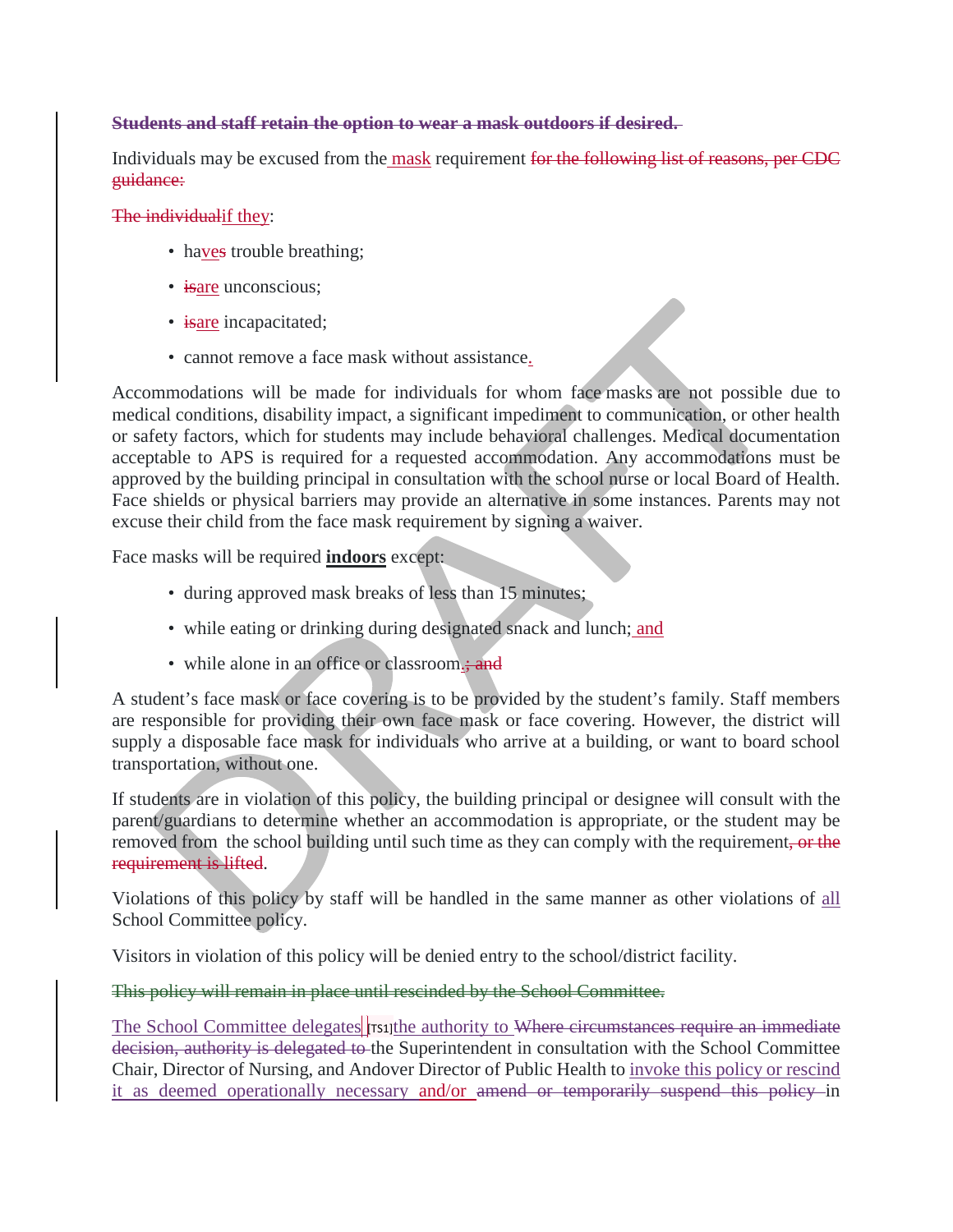accordance with guidance from the Center for Disease Control (CDC) , the American Academy of Pediatrics (AAP), the Massachusetts Department of Elementary and Secondary Education (DESE), and state and local departments of public health.

The following requirements apply when masking is **not** required for all students and staff within Andover Public School buildings.

- **Students and staff who test positive for Covid-19 must follow the current State of Massachusetts Isolation and Quarantine Guidelines.**
- **Students and staff returning from 5 day quarantineisolation**[TC2] **following a positive COVID test must follow strict mask use, other than when eating, drinking, or outside, and conduct active monitoring for symptoms, through day 10 of exposure.**
- **Masks are required in all school nursing offices.**
- **By federal public health order, all students and staff are required to wear a mask while riding on school buses.**
- Students must wear a mask that complies with this policy while riding APS transportation, in accordance with requirements under Federal law.
- It is strongly advised that s**Students** and staff who are not fully vaccinated or are immunocompromised continue to <del>must</del> wear a mask that complies with this policy at all times when inside an APS building or while attending a school sponsored event. [TC3]
- Students and staff who return to school following a positive COVID-19 test must wear a mask that complies with this policy for five calendar days.
- When deemed necessary based on data, and in consultation with the School Committee Chair, Director of Nursing, and Andover Director of Public Health, the Superintendent may invoke a masking requirement under this policy for an individual school.

# **Students and staff shall retain the option to wear a mask whenever and wherever desired at times when masking is not mandated by the school district.**

The School Committee believes that all students deserve every opportunity to achieve academic success in a safe, secure learning environment. Good citizenship in schools is based on respect and consideration for the rights and choices of others. Students will be are expected to conduct themselves in a way that respects those rights, and choices, and privileges are not violated.

Further, NO student shall be subjected to harassment, intimidation, bullying, or cyber-bullying for their personal choice to wear or not wear a mask during times when masks are not mandatedrequired by the dDistrict.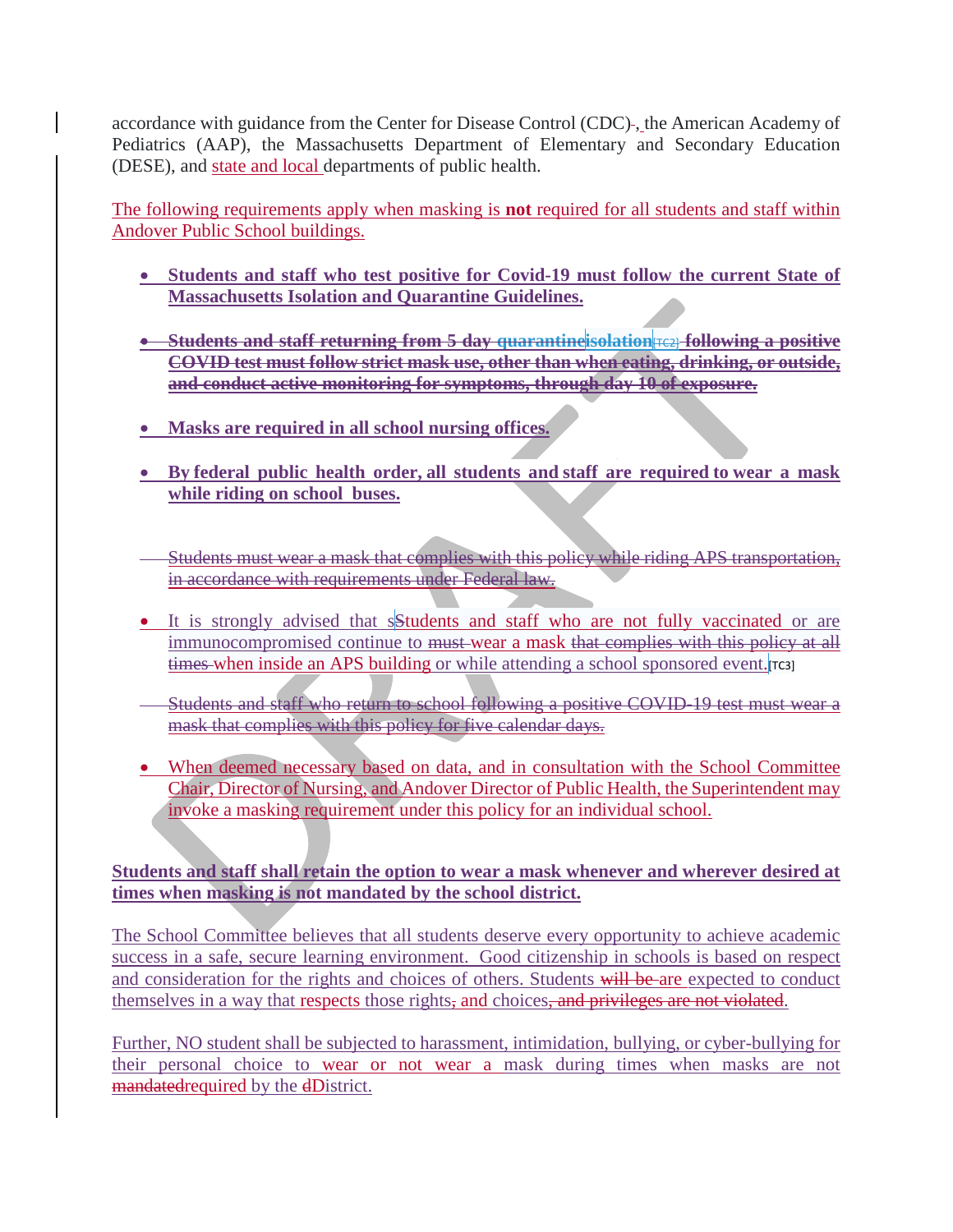Any student engaging in conduct demonstrating the disrespect of for another student's choice with respect to masking, including harassment, intimidation, bullying, or cyber-bullying, of that student will be subject to discipline as defined in School Committee policies [JIC: Student Conduct](https://z2policy.ctspublish.com/masc/browse/andoverset/andover/JIC) and [JICFB: Bullying Prevention.](https://z2policy.ctspublish.com/masc/browse/andoverset/andover/JICFB)

This policy will remain in place until rescinded by the School Committee.

CROSS REF: [EEAEC:](https://z2policy.ctspublish.com/masc/browse/andoverset/welcome/root) Student Conduct On School Busses

[GBEB:](https://z2policy.ctspublish.com/masc/browse/andoverset/welcome/root) Staff Conduct

[JIC:](https://z2policy.ctspublish.com/masc/browse/andoverset/welcome/root) Student Discipline

[JICFB:](https://z2policy.ctspublish.com/masc/browse/andoverset/andover/JICFB) Bullying Prevention

[KE:](https://z2policy.ctspublish.com/masc/browse/andoverset/welcome/root) Public Complaints

LEGAL REF:

REFS:

# **Massachusetts Department of Public Health** – **[Mask Advisory Updated](https://www.mass.gov/doc/updated-advisory-regarding-masks-and-face-coverings-july-30-2021-0/download)  [December 21, 2021](https://www.mass.gov/doc/updated-advisory-regarding-masks-and-face-coverings-july-30-2021-0/download)** [https://www.mass.gov/doc/updated-advisory-regarding-masks-and-face](https://www.mass.gov/doc/updated-advisory-regarding-masks-and-face-coverings-july-30-2021-0/download)[coverings-july-30-2021-0/download](https://www.mass.gov/doc/updated-advisory-regarding-masks-and-face-coverings-july-30-2021-0/download) **Centers for Disease Control and Prevention – [Guidance for Covid-19](https://www.cdc.gov/coronavirus/2019-ncov/community/schools-childcare/k-12-guidance.html)  [Prevention in K-12 Schools Updated January 22, 2022A](https://www.cdc.gov/coronavirus/2019-ncov/community/schools-childcare/k-12-guidance.html)ugust 5, 2021**  [https://www.cdc.gov/coronavirus/2019-ncov/community/schools](https://www.cdc.gov/coronavirus/2019-ncov/community/schools-childcare/k-12-guidance.html)[childcare/k-12-guidance.html](https://www.cdc.gov/coronavirus/2019-ncov/community/schools-childcare/k-12-guidance.html) **Centers for Disease Controls and Prevention – [Guidance for Covid-19](https://www.cdc.gov/coronavirus/2019-ncov/travelers/face-masks-public-transportation.html)  [Prevention on Public Transportation](https://www.cdc.gov/coronavirus/2019-ncov/travelers/face-masks-public-transportation.html)** [https://www.cdc.gov/coronavirus/2019-ncov/travelers/face-masks-public](https://www.cdc.gov/coronavirus/2019-ncov/travelers/face-masks-public-transportation.html)[transportation.html](https://www.cdc.gov/coronavirus/2019-ncov/travelers/face-masks-public-transportation.html) **[Massachusetts Department of Elementary and Secondary Education](https://www.doe.mass.edu/covid19/on-desktop/2022-0209mask-requirement-update.pdf) – Press Release: Statewide School Mask Requirement Will Be Lifted February 28 Fall 2021 Covid-19 Guidance** https://mailchi.mp/doe.mass.edu/press-releasestatewide-school-maskrequirement-will-be-lifted-february-28 https://www.doe.mass.edu/covid19/on-desktop/2021-0730fall-2021-

covid19-guidance.pdf

**American Academy of Pediatrics - Recommendations for Opening Schools in Fall 2021**